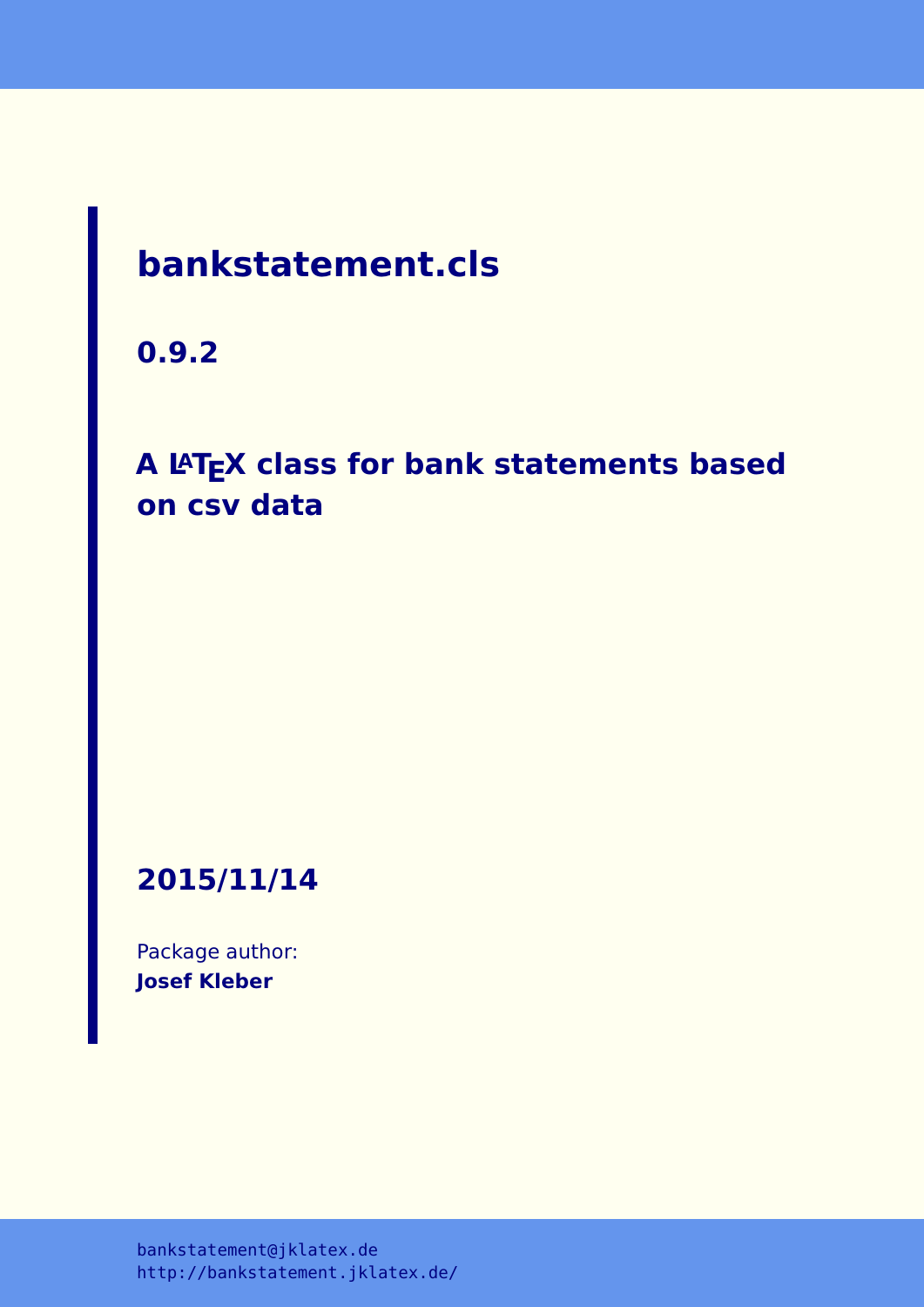|    | 1 Class options             | 4           |
|----|-----------------------------|-------------|
|    | 2 The bankstatement command | 4           |
| З. | <b>Customization</b>        | 5<br>5<br>5 |
|    | 4 Example                   | 5           |
| 5. | Implementation              | 6           |
| 6  | <b>References</b>           | 10          |
| 7  | <b>Change History</b>       | 11          |
| 8  | Index                       | 12          |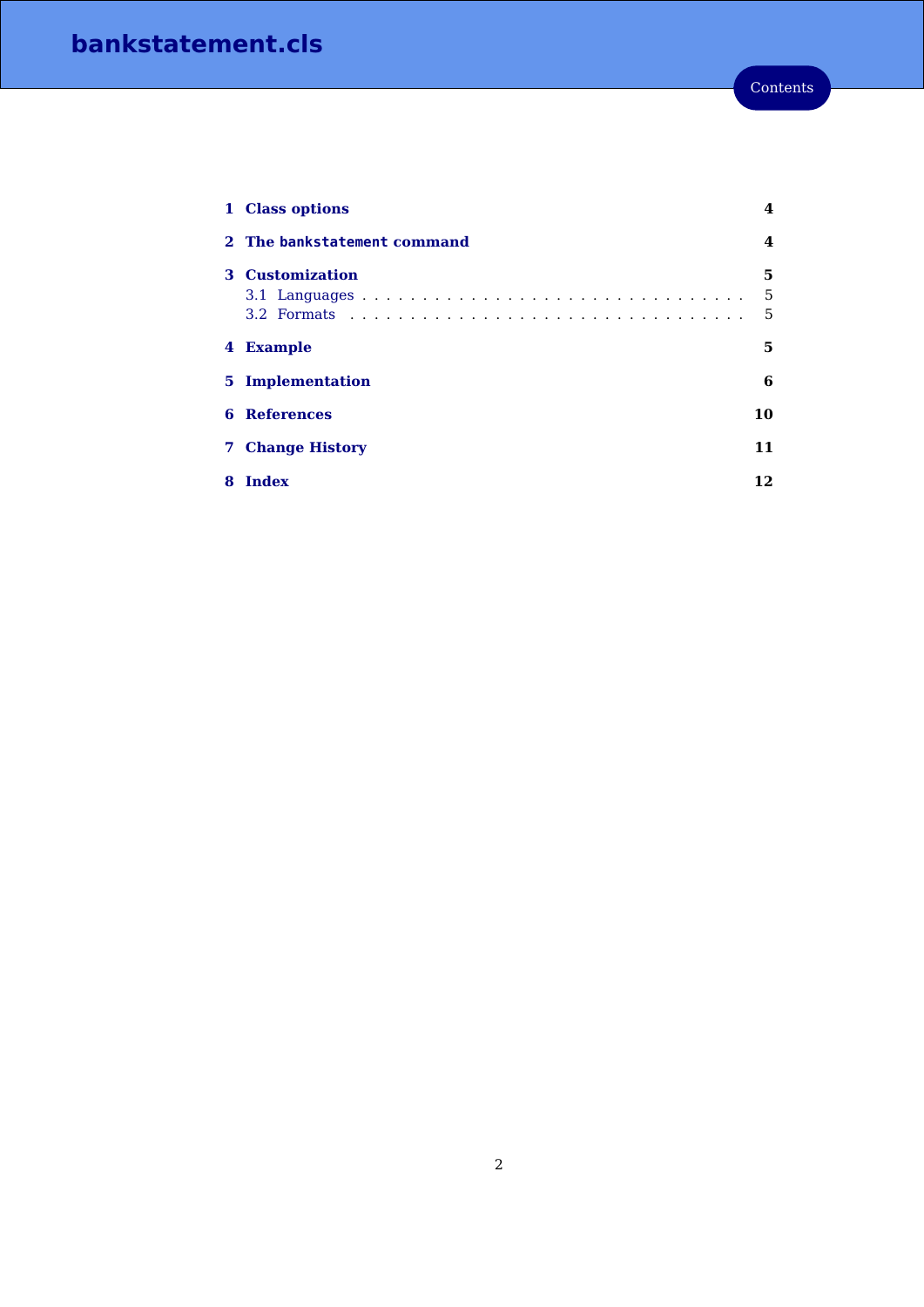#### **Abstract**

More and more banks allow their customers to download posting records in various formats. By using the bankstatement class, you can create bank statements – as long as a csv format is available! At the moment, the csv-mt940 and csv-camt formats – used by many german Sparkassen – are supported. Moreover, it supports csv-standard-bank-na!

Furthermore, the following languages are supported: english, german, namibian

You can quite easily add support for other languages or csv formats. Simply define the order of the keys in the csv data file and how to use them.

The terminology in this class like BIC (Business Identifier Codes) or IBAN (International Bank Account Number) is based on SEPA (Single Euro Payments Area). But you can adjust the terminology to suit your needs.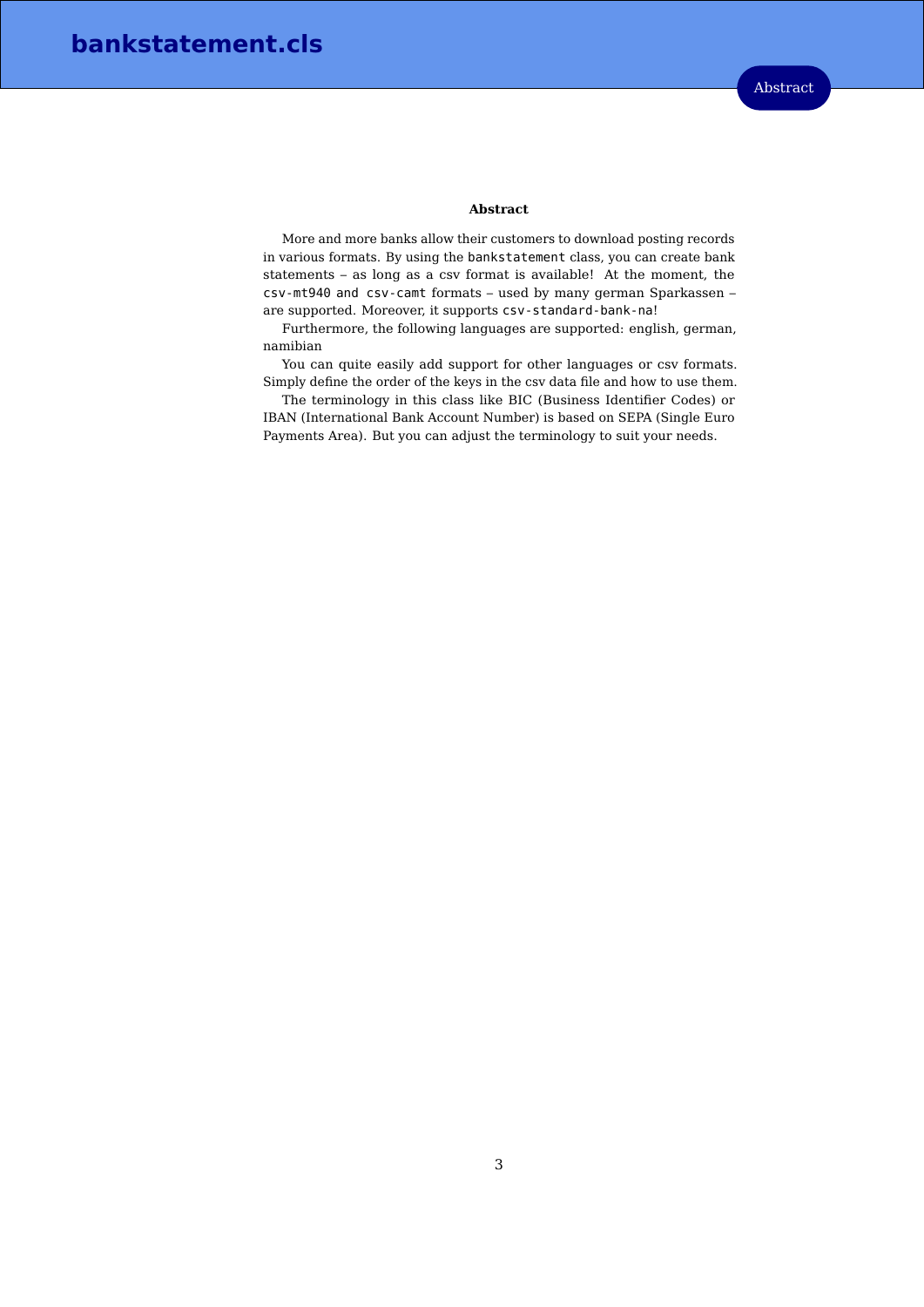### <span id="page-3-0"></span>**1 Class options**

**format (csv-mt940)** specifies the csv format of your data files **language (english)** specifies the language of your document **left (2cm)** specifies the left margin **right (2cm)** specifies the right margin **top (2cm)** specifies the top margin **bottom (2cm)** specifies the bottom margin

# <span id="page-3-1"></span>**2 The bankstatement command**

\bankstatement The \bankstatement command reads in  $\{\langle csv \text{ file}\rangle\}$  and outputs your bank  $\{\langle options \rangle\}$  {  $\{\langle csv \, file \rangle\}$  } statement. It supports the following options, which can also be used as class options with global scope:

- **title ()** specifies the title of your bank statement
- **logo ()** specifies the logo used in the bank statement. It may be the logo of your bank or the sports club, whose treasurer you are.

**logowidth (4cm)** defines the width of the logo

**holder ()** specifies the account holder

**bic ()** specisfies the BIC (Business Identifier Codes)

- **iban ()** specifies the IBAN (International Bank Account Number)
- **referencewidth (11cm)** specifies the width of the second table column used for the reference. Depending on page size, margins and font you may need to adjust the width.
- **negativecolor (red)** specifies the color used for negative amounts
- **sort (PostingDate)** defines the sort key of the csv data base
- **openingbalance (none)** specifies the opening balance. csv posting records do not contain an opening balance, only postings.

**closingbalance (none)** specifies the closing balance

Make sure to use the same encoding in your document than in the csv file(s)!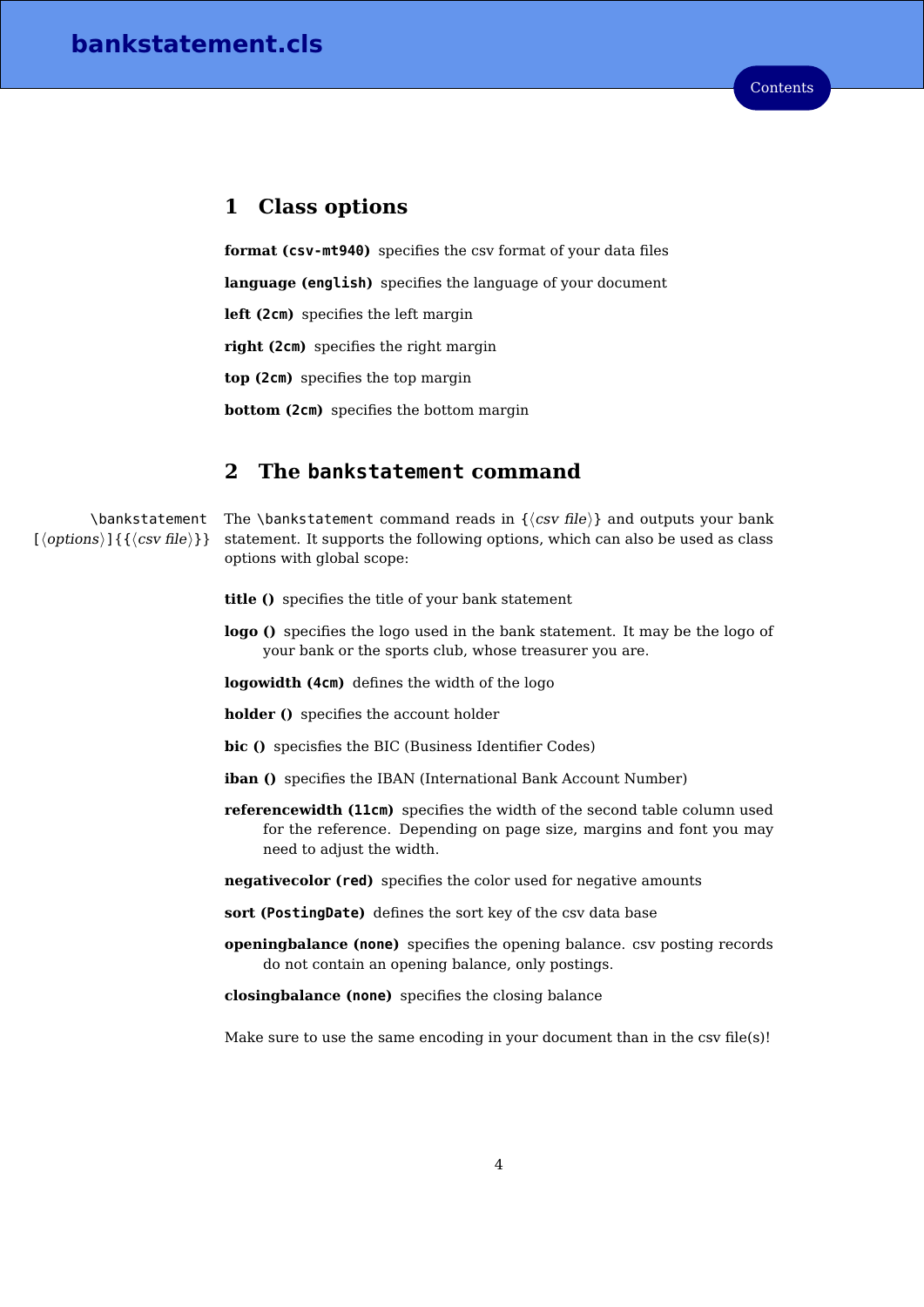# <span id="page-4-0"></span>**3 Customization**

You can quite easily add support for other languages [\[2\]](#page-9-1) and formats [\[1\]](#page-9-2). Please send a copy to the maintainer of bankstatement.

#### <span id="page-4-1"></span>**3.1 Languages**

Supported languages:

- **english**
- german
- namibian

To support other languages, simply copy stmenglish.def to your local  $T_{F}X$ tree, rename it and translate the definitions to your language! [\[2\]](#page-9-1)

### <span id="page-4-2"></span>**3.2 Formats**

Supported formats:

- **csv-mt940**
- csv-camt
- csv-standard-bank-na

To support other formats [\[1\]](#page-9-2), simply copy csv-mt940.def to your local TEX tree, rename it and adjust the definitions to your needs! That is, define the order of keys in your format and specify how to use them. Furthermore, you should specify the separator of the csv file and whether the csv file has a header row or not.

# <span id="page-4-3"></span>**4 Example**

```
1 \documentclass[a4paper,10pt,bic=BYLADEM1ERD,
\frac{1}{2} iban=DE70753574230240408336,
\frac{1}{3} holder={Josef Kleber},
4 language=german, logo=stmlogo,
5 format=csv-camt,
6 logowidth=4cm,negativecolor=red]
7 {bankstatement}
8 \usepackage[german]{babel}
```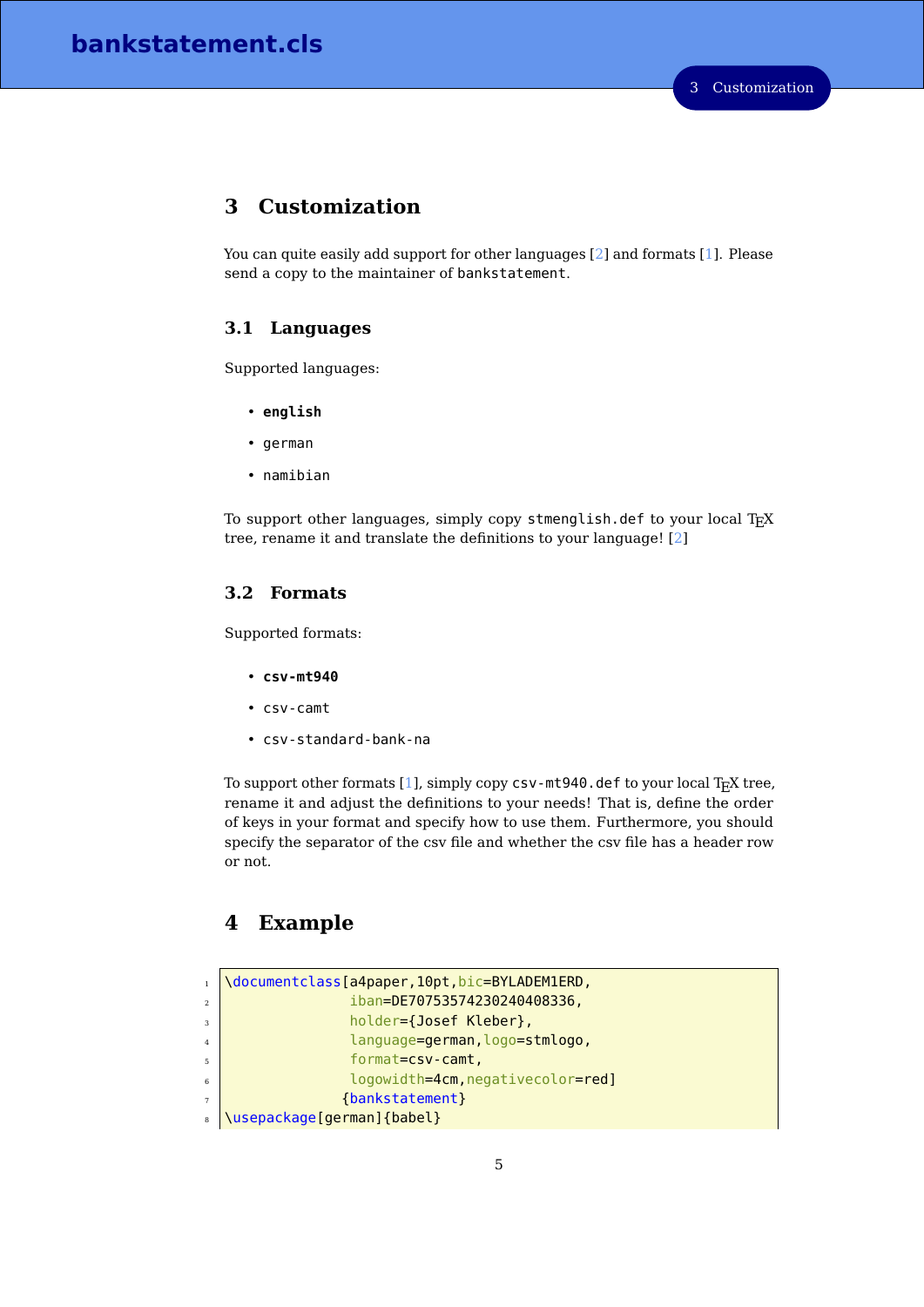```
9 \usepackage[utf8]{inputenc}
10 \usepackage[T1]{fontenc}
11 \usepackage{textcomp}
12 \usepackage{bera}
13 \renewcommand\familydefault{\sfdefault}
14 \begin{document}
15 \bankstatement[title={Kontoauszug 12/2014},
\overline{16} openingbalance=\{-12,34\},
17 closingbalance={82,13}]{201412.csv}
18 \end{document}
```
# <span id="page-5-0"></span>**5 Implementation**

```
1 \langle *class\rangle
```
First, we provide the L<sup>AT</sup>FX class bankstatement.

```
2 \NeedsTeXFormat{LaTeX2e}%
```

```
3 \ProvidesClass{bankstatement}[2015/11/14 class for csv based bank statements v0.9.2]%
```
We need the xkeyval package and the xkvlxp package to allow curly braces and a bit more in global class options!

```
4 \RequirePackage{xkeyval}%
5 \RequirePackage{xkvltxp}%
```
We provide a macro \STM@JK@define@key, which defines class options with global scope and options for \bankstatement with local scope. It takes four arguments  $\{\langle prefix \rangle\}$ ,  $\{\langle package \rangle\}$ ,  $\{\langle option \rangle\}$  and  $\{\langle default \rangle\}$ .

```
6 \newcommand*\STM@JK@define@key[4]%
7 {%
8 \expandafter\gdef\csname#1@#3\endcsname{#4}%
9 \define@key{#2.cls}{#3}[#4]%
10 {%
11 \expandafter\gdef\csname#1@#3\endcsname{##1}%
12 }%
13 \define@key{#2}{#3}%
14 {%
15 \expandafter\def\csname#1@#3\endcsname{##1}%
16 }%
17 }%
```
<span id="page-5-3"></span>Now, we can use this macro to define our options.

```
18 \STM@JK@define@key{STM@JK}{bankstatement}{format}{csv-mt940}%
19 \STM@JK@define@key{STM@JK}{bankstatement}{language}{english}%
20 \STM@JK@define@key{STM@JK}{bankstatement}{title}{}%
21 \STM@JK@define@key{STM@JK}{bankstatement}{logo}{}%
22 \STM@JK@define@key{STM@JK}{bankstatement}{logowidth}{4cm}%
```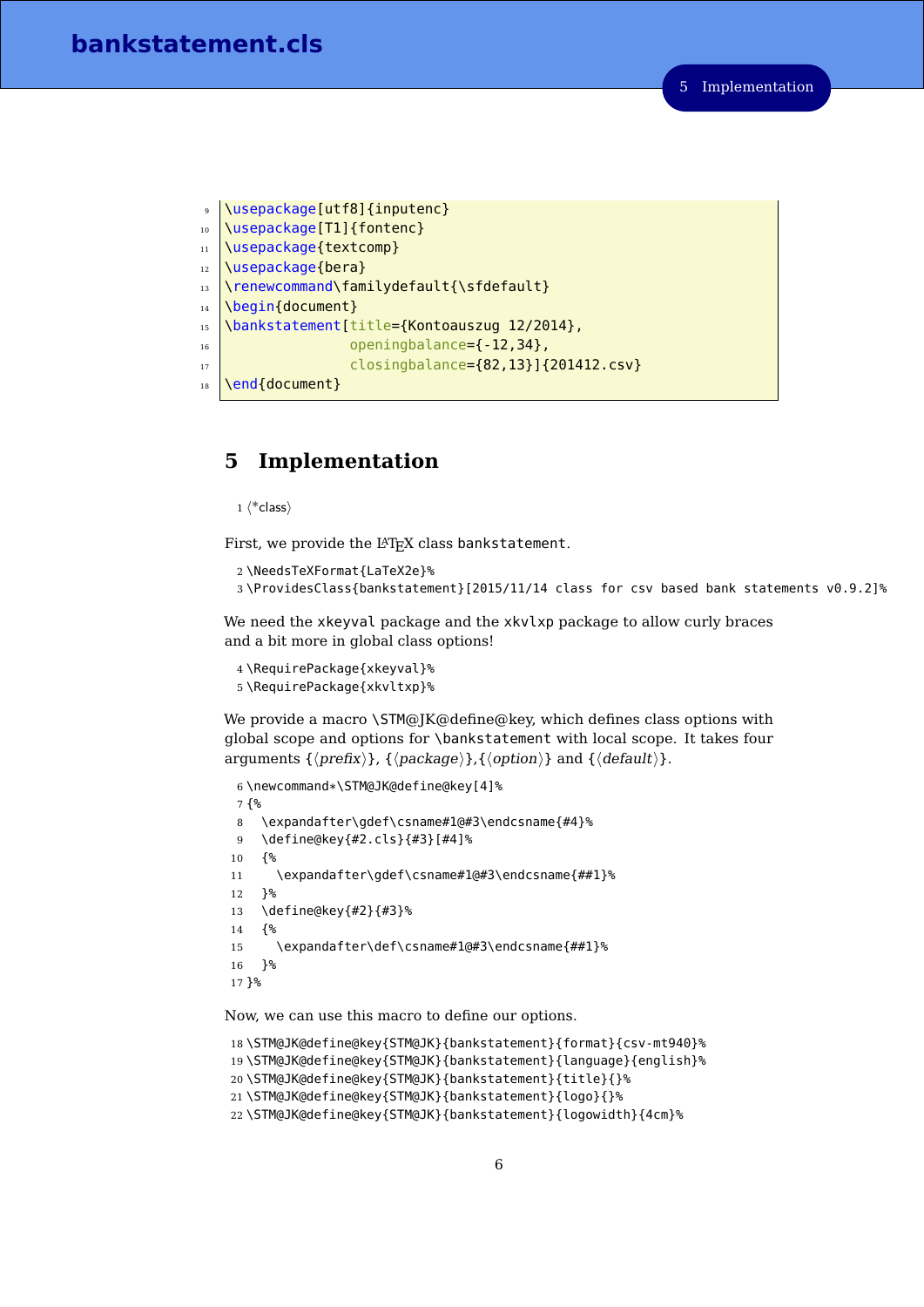```
23 \STM@JK@define@key{STM@JK}{bankstatement}{holder}{}%
24 \STM@JK@define@key{STM@JK}{bankstatement}{bic}{}%
25 \STM@JK@define@key{STM@JK}{bankstatement}{iban}{}%
26 \STM@JK@define@key{STM@JK}{bankstatement}{referencewidth}{11cm}%
27 \STM@JK@define@key{STM@JK}{bankstatement}{negativecolor}{red}%
28 \STM@JK@define@key{STM@JK}{bankstatement}{sort}{PostingDate}%
29 \STM@JK@define@key{STM@JK}{bankstatement}{openingbalance}{none}%
30 \STM@JK@define@key{STM@JK}{bankstatement}{closingbalance}{none}%
31 \STM@JK@define@key{STM@JK}{bankstatement}{left}{2cm}%
32 \STM@JK@define@key{STM@JK}{bankstatement}{right}{2cm}%
33 \STM@JK@define@key{STM@JK}{bankstatement}{top}{2cm}%
34 \STM@JK@define@key{STM@JK}{bankstatement}{bottom}{2cm}%
```
<span id="page-6-18"></span><span id="page-6-17"></span><span id="page-6-16"></span><span id="page-6-15"></span><span id="page-6-14"></span>We execute the class options to define and set the option macros.

```
35 \DeclareOptionX*{\PassOptionsToClass{\CurrentOption}{article}}%
36 \ExecuteOptionsX{format,language,title,logo,logowidth,holder,bic,iban,%
37 referencewidth,negativecolor,sort,openingbalance,%
38 closingbalance,left,right,top,bottom}%
39 \ProcessOptionsX*\relax%
40 \LoadClass{article}%
```
<span id="page-6-2"></span>We load some more needed packages.

```
41 \RequirePackage[left=\STM@JK@left,right=\STM@JK@right,top=\STM@JK@top,%
42 bottom=\STM@JK@bottom]{geometry}%
43 \RequirePackage{longtable}%
44 \RequirePackage{tabularx}%
45 \RequirePackage{xcolor}%
46 \RequirePackage{graphicx}%
47 \RequirePackage{booktabs}%
48 \RequirePackage{datatool}%
49 \RequirePackage{calc}%
50 \RequirePackage{ifthen}%
51 \RequirePackage{siunitx}%
```
We define some macros, which will be redefined in language and format definition files!

```
52 \newcommand*\STM@JK@dbkeys{}%
53 \newcommand*\STM@JK@DTLforeach{}%
54 \newcommand*\STM@JK@holdername{}%
55 \newcommand*\STM@JK@bicname{}%
56 \newcommand*\STM@JK@ibanname{}%
57 \newcommand*\STM@JK@firstcolumnheading{}%
58 \newcommand*\STM@JK@secondcolumnheading{}%
59 \newcommand*\STM@JK@thirdcolumnheading{}%
60 \newcommand*\STM@JK@openingbalancename{}%
61 \newcommand*\STM@JK@closingbalancename{}%
```
<span id="page-6-28"></span><span id="page-6-27"></span><span id="page-6-26"></span><span id="page-6-5"></span>We set some defaults and create a counter for unique data base names.

```
62 \newcommand*\STM@JK@headingsep{0.5cm}%
```

```
63 \newcommand*\STM@JK@noheader{false}%
```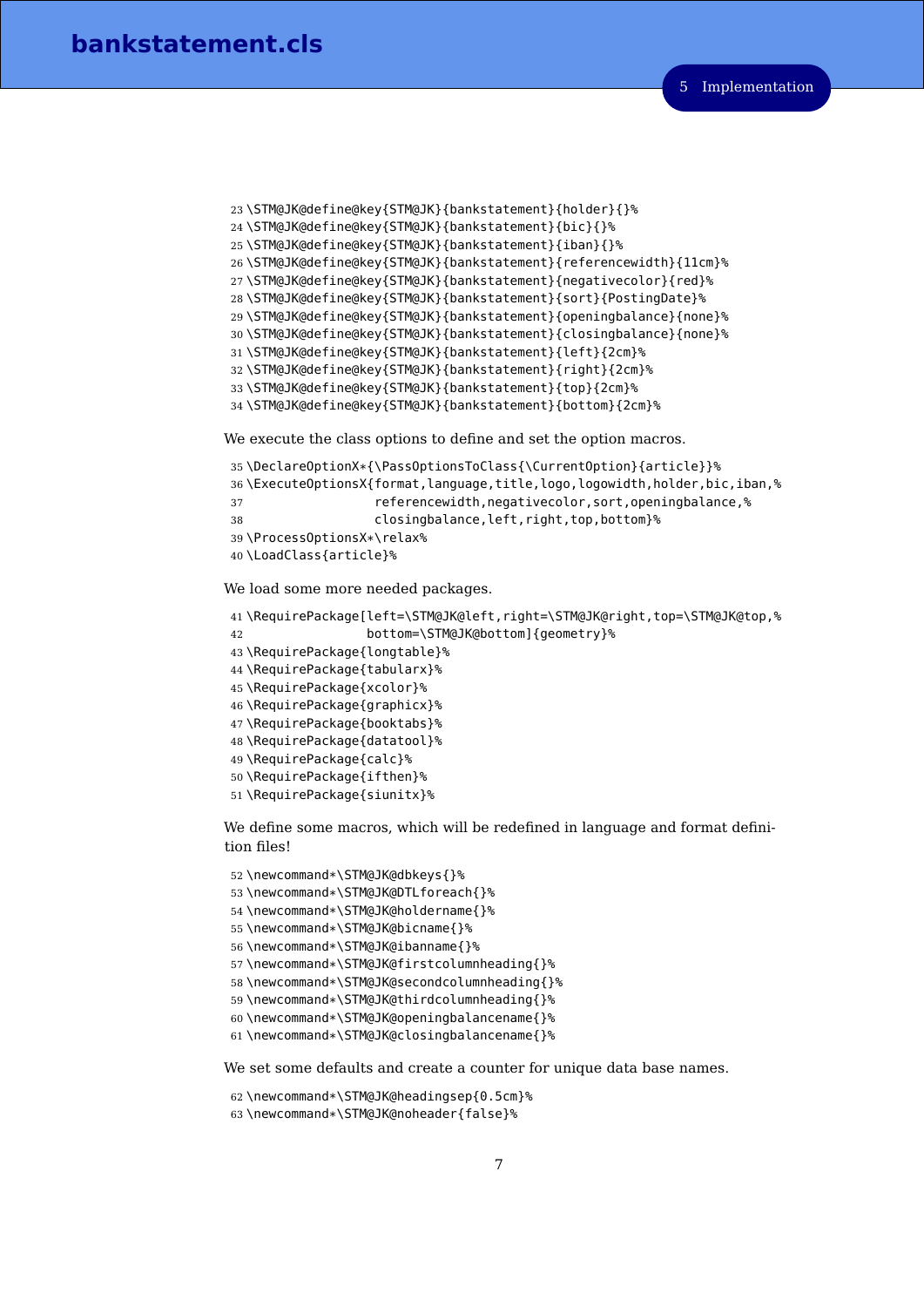```
64 %
65 \newcounter{STM@JK@count}%
```
We load the language and format definition files specified as class options.

```
66 \input{\STM@JK@format.def}%
67 \input{stm\STM@JK@language.def}%
```
This macro typesets a given logo at the right border.

```
68 \newcommand*\STM@JK@includelogo%
69 {%
70 \ifthenelse{\equal{\STM@JK@logo}{}}%
71 {}%
72 {\hfill\includegraphics[width=\STM@JK@logowidth]{\STM@JK@logo}}%
73 }%
```
<span id="page-7-5"></span>This macro typesets the header of the bank statement.

```
74 \newcommand*\STM@JK@header%
75 {%
76 \noindent%
77 \begin{tabularx}{\textwidth}{XXr}%
78 \multicolumn{3}{l}{\Huge{}\hspace{.22em}\STM@JK@title\STM@JK@includelogo}\\%
79 & &\\%
80 \begin{tabular}{l}\textbf{\STM@JK@holdername}\\\STM@JK@holder\end{tabular} &%
81 \begin{tabular}{l}\textbf{\STM@JK@bicname}\\\STM@JK@bic\end{tabular} &%
82 \begin{tabular}{l}\textbf{\STM@JK@ibanname}\\\STM@JK@iban\end{tabular}\\%
83 \end{tabularx}%
84 \vspace{\STM@JK@headingsep}%
85 }%
```
<span id="page-7-2"></span>\bankstatement Here, we define the user command to typeset the bank statement.

```
\bankstatement[\langle options\rangle]{\langle csv \, file \rangle}
```

```
86 \newcommand\bankstatement[2][]%
87 {%
```
We start a group to keep the setting of options local. Then we step our unique counter and define a macro for the current data base name for multi command usage!

```
88 \begingroup%
89 \setkeys{bankstatement}{#1}%
90 \stepcounter{STM@JK@count}%
91 \xdef\STM@JK@dbname{stm\arabic{STM@JK@count}}%
```
<span id="page-7-1"></span>Then we can load  $\{\langle csv file \rangle\}$  into our data base depending on the noheader option! Finally, we sort our data base depending on the data base key specified with the sort option!

```
92 \ifthenelse{\equal{\STM@JK@noheader}{false}}%
93 {\DTLloadrawdb[keys={\STM@JK@dbkeys},noheader=false]{\STM@JK@dbname}{#2}}%
94 {\DTLloadrawdb[keys={\STM@JK@dbkeys},noheader=true]{\STM@JK@dbname}{#2}}%
```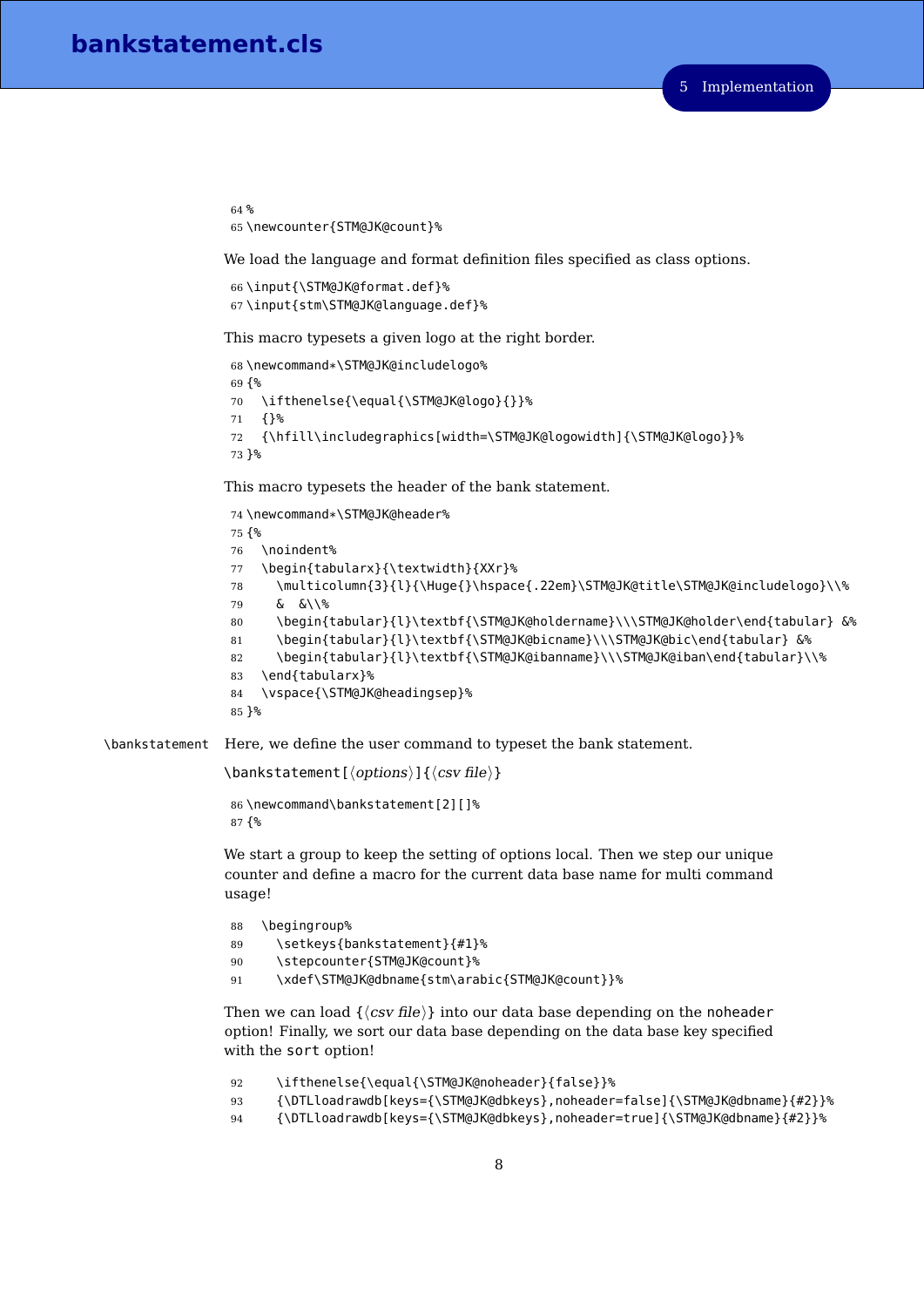```
95 \ifthenelse{\equal{\STM@JK@sort}{}}%
```
{}%

<span id="page-8-2"></span>{\DTLsort{\STM@JK@sort}{\STM@JK@dbname}}%

Now we can typeset the header of the bank statement and start the longtable. Maybe, we still need to typeset an opening balance.

```
98 \STM@JK@header%
99 \begin{longtable}{llr}%
100 \toprule%
101 \STM@JK@firstcolumnheading &%
102 \STM@JK@secondcolumnheading &%
103 \STM@JK@thirdcolumnheading%
104 \\\toprule%
105 \endhead%
106 \ifthenelse{\equal{\STM@JK@openingbalance}{none}}%
107 {}%
108 { & & \\ & \STM@JK@openingbalancename &%
109 \DTLifStartsWith{\STM@JK@openingbalance}{-}%
110 {\textcolor{\STM@JK@negativecolor}{\num{\STM@JK@openingbalance}}}%
111 {\num{\STM@JK@openingbalance}} \\\midrule}%
```
<span id="page-8-11"></span><span id="page-8-10"></span><span id="page-8-6"></span><span id="page-8-5"></span><span id="page-8-1"></span>Now, we can loop through our database and create a new row for each line in  $\{\langle csv file \rangle\}.$  Finally, we can end the longtable.

```
112 \STM@JK@DTLforeach%
113 \end{longtable}%
114 \endgroup%
115 }%
```
Finally, we disable the global class options \AtBeginDocument.

```
116 \AtBeginDocument{\disable@keys{bankstatement}%
117 {format,language,left,right,top,bottom}}%
```
118  $\langle$ /class)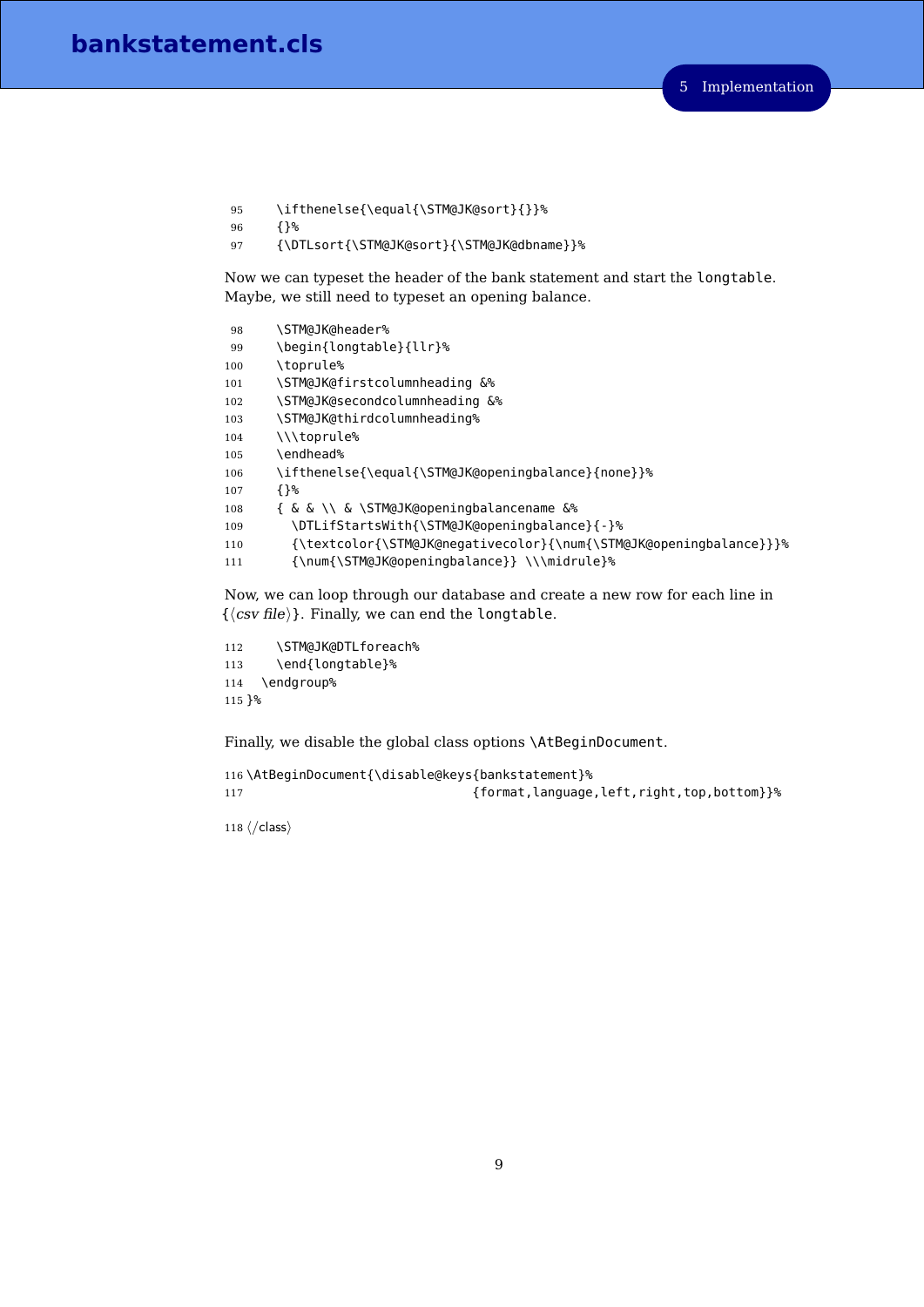# <span id="page-9-0"></span>**6 References**

- <span id="page-9-2"></span>[1] Josef Kleber. HowTo support arbitrary CSV formats, 2015. [http://bankstatement.jklatex.de/en/2015/11/howto-support-arbitrary-csv](http://bankstatement.jklatex.de/en/2015/11/howto-support-arbitrary-csv-formats-2/)[formats-2/.](http://bankstatement.jklatex.de/en/2015/11/howto-support-arbitrary-csv-formats-2/)
- <span id="page-9-1"></span>[2] Josef Kleber. HowTo support other languages, 2015. [http://bankstatement.jklatex.de/en/2015/11/howto-support-other](http://bankstatement.jklatex.de/en/2015/11/howto-support-other-languages/)[languages/.](http://bankstatement.jklatex.de/en/2015/11/howto-support-other-languages/)
- [3] Nicola L.C. Talbot. User Manual for datatool bundle version 2.22, 2014. [http://mirrors.ctan.org/macros/latex/contrib/datatool/datatool-user.pdf.](http://mirrors.ctan.org/macros/latex/contrib/datatool/datatool-user.pdf)
- [4] wikipedia.org. International Bank Account Number, 2014. [https://en.wikipedia.org/wiki/International\\_Bank\\_Account\\_Number.](https://en.wikipedia.org/wiki/International_Bank_Account_Number)
- [5] wikipedia.org. ISO 9362, 2014. [https://en.wikipedia.org/wiki/ISO\\_9362.](https://en.wikipedia.org/wiki/ISO_9362)
- [6] wikipedia.org. Single Euro Payments Area, 2014. [https://en.wikipedia.org/wiki/Single\\_Euro\\_Payments\\_Area.](https://en.wikipedia.org/wiki/Single_Euro_Payments_Area)
- [7] Joseph Wright. siunitx A comprehensive (SI) units package, 2014. [http://mirrors.ctan.org/macros/latex/contrib/siunitx/siunitx.pdf.](http://mirrors.ctan.org/macros/latex/contrib/siunitx/siunitx.pdf)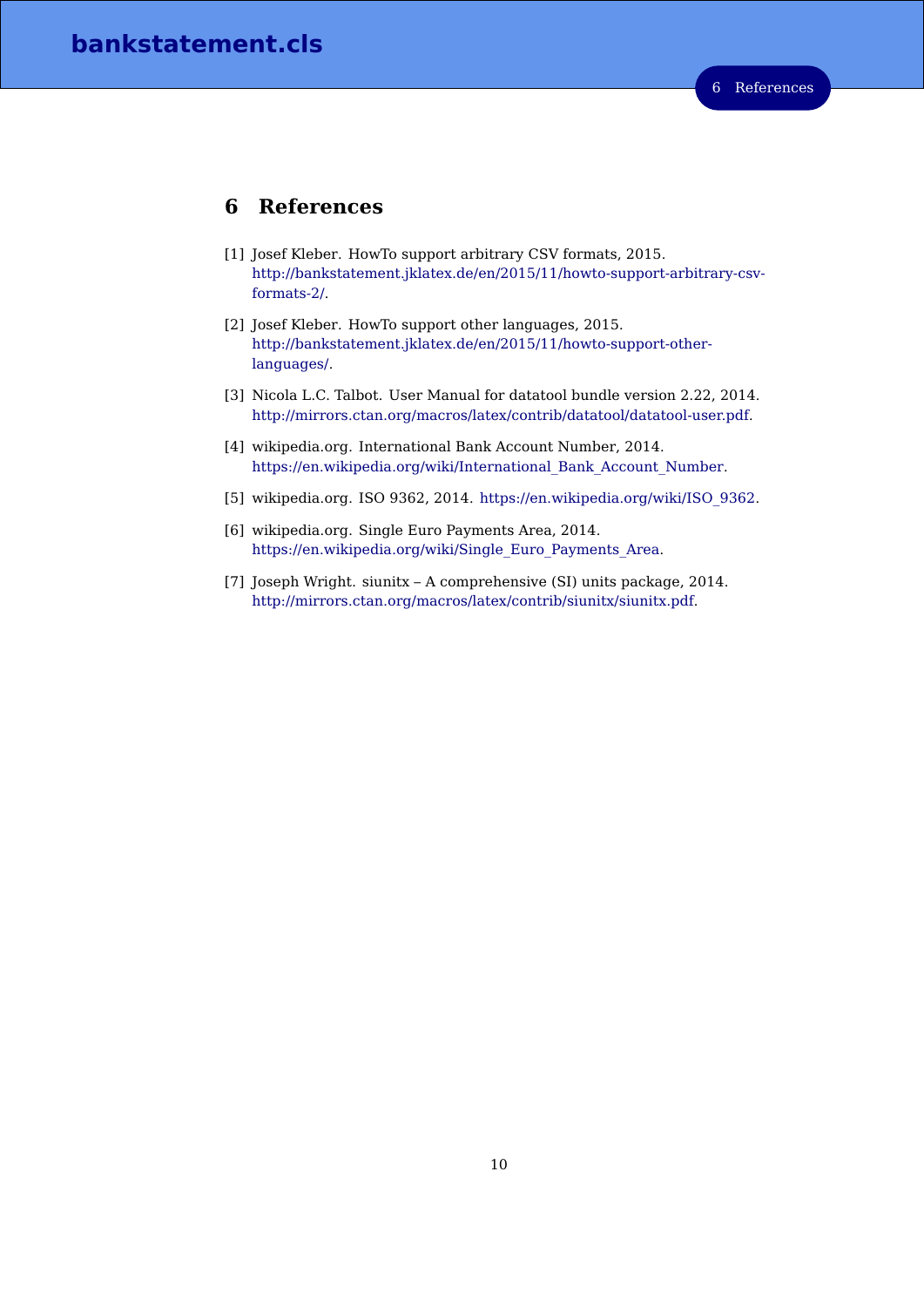# <span id="page-10-0"></span>**7 Change History**

#### v0.9.1

General: CTAN upload .......... [6](#page-5-1) v0.9.2

General: added csv-standard-bankna.def . . . . . . . . . . . . . . . . . . . . . [6](#page-5-1) added siunitx package to force output of exactly two digital

| places $\ldots \ldots \ldots \ldots \ldots \ldots$ |
|----------------------------------------------------|
| 6                                                  |
| 6                                                  |
|                                                    |
| $key \rightarrow no$ sorting  8                    |
|                                                    |
|                                                    |

\DTLloadrawdb ............. [8](#page-7-0)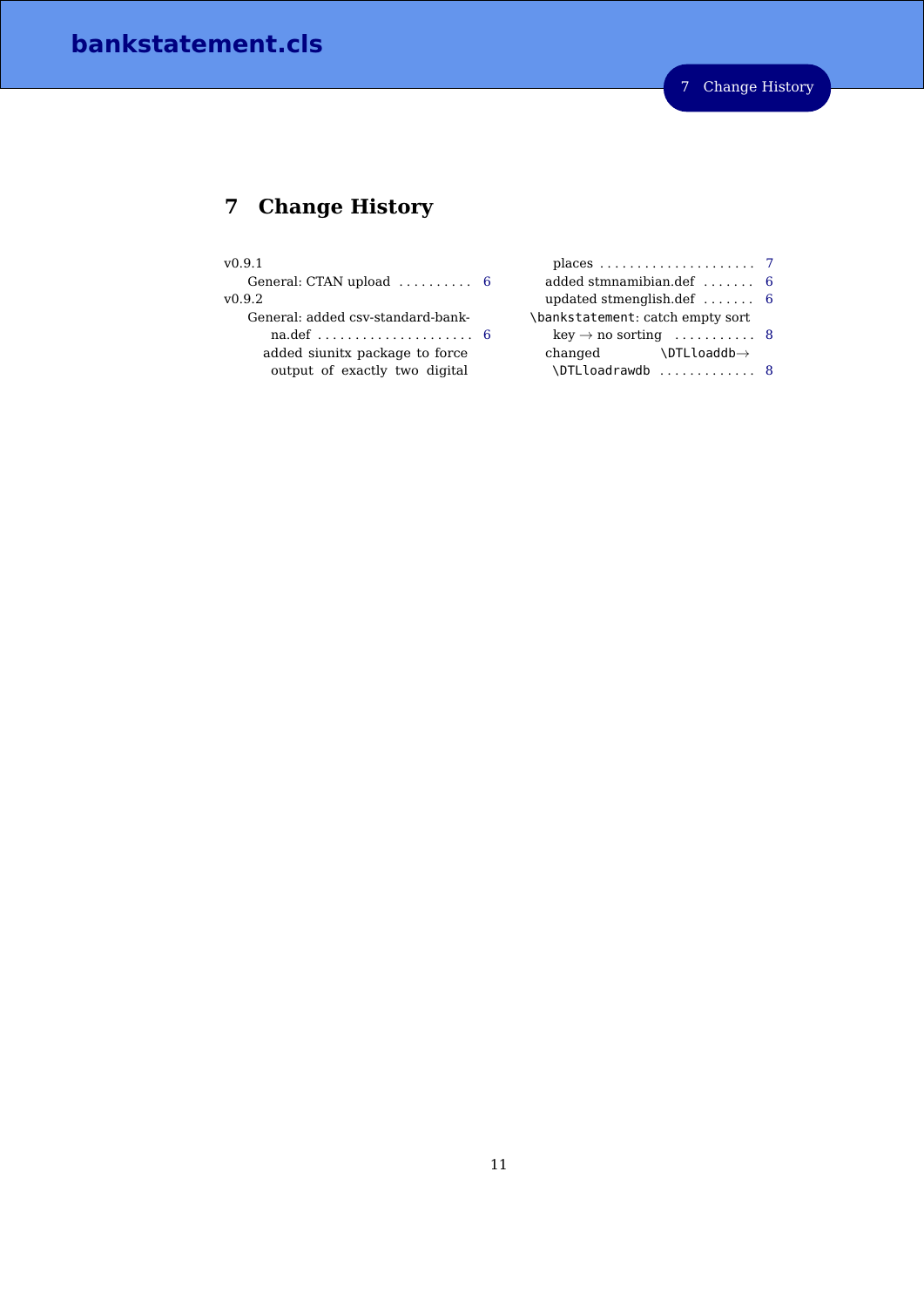<span id="page-11-0"></span>

| A                                                                     |
|-----------------------------------------------------------------------|
| \arabic  91                                                           |
| \AtBeginDocument  116                                                 |
| в                                                                     |
| bankstatement (Package)  6                                            |
| \bankstatement  86                                                    |
|                                                                       |
| $\mathbf C$                                                           |
| \CurrentOption  35                                                    |
|                                                                       |
| D                                                                     |
| \DeclareOptionX<br>35                                                 |
| $\left\{ \text{define@key } \dots \dots \dots \right. 9, 13 \right\}$ |
| \disable@keys<br>116                                                  |
| \DTLifStartsWith<br>109                                               |
| \DTLloadrawdb  93,94                                                  |
| \DTLsort  97                                                          |
| Е                                                                     |
|                                                                       |
| \endhead  105                                                         |
| н                                                                     |
| \hfill<br>72                                                          |
| \hspace<br>78                                                         |
| \Huge<br>78                                                           |
|                                                                       |
| I                                                                     |
| \includegraphics<br>72                                                |
| \input  66,67                                                         |
| L                                                                     |
| \LoadClass  40                                                        |
| longtable (Package)  9                                                |
|                                                                       |
| M                                                                     |
| \midrule<br>111<br>.                                                  |
| \multicolumn<br>78                                                    |
|                                                                       |
| N                                                                     |
| \newcounter<br>65                                                     |
| \noindent<br>76                                                       |
| $\ldots$ 110, 111<br>$\sum$<br>$\ddot{\phantom{0}}$                   |
| $\mathbf{P}$                                                          |
| Package                                                               |
| bankstatement<br>6                                                    |
| longtable<br>9                                                        |
| xkeyval<br>6                                                          |

xkvlxp . . . . . . . . . . . . . . . . . [6](#page-5-1)

| \ProvidesClass  3                                  |
|----------------------------------------------------|
| S                                                  |
| \setkeys  89                                       |
| \stepcounter  90                                   |
| \STM@JK@bic  81                                    |
| \STM@JK@bicname  55,81                             |
| \STM@JK@bottom  42                                 |
| \STM@JK@closingbalancename 61                      |
| \STM@JK@dbkeys  52, 93, 94                         |
| \STM@JK@dbname  91, 93, 94, 97                     |
| \STM@JK@define@key 6, 18, 19, 20,                  |
| 21, 22, 23, 24, 25, 26, 27,                        |
| 28, 29, 30, 31, 32, 33, 34                         |
| \STM@JK@DTLforeach  53, 112                        |
| \STM@JK@firstcolumnheading 57,                     |
| 101                                                |
| \STM@JK@format<br>66                               |
| \STM@JK@header  74,98                              |
| \STM@JK@headingsep  62,84                          |
| \STM@JK@holder  80                                 |
| \STM@JK@holdername  54,80                          |
| \STM@JK@iban  82                                   |
| \STM@JK@ibanname  56,82                            |
| \STM@JK@includelogo  68,78                         |
| \STM@JK@language  67                               |
| \STM@JK@left  41                                   |
| \STM@JK@logo  70,72                                |
| \STM@JK@logowidth  72                              |
| \STM@JK@negativecolor  110                         |
| \STM@JK@noheader  63, 92                           |
| \STM@JK@openingbalance  106,                       |
| 109, 110, 111                                      |
| \STM@JK@openingbalancename 60,<br>108              |
|                                                    |
| \STM@JK@right  41<br>\STM@JK@secondcolumnheading . |
| $\ldots \ldots 58, 102$                            |
| \STM@JK@sort  95,97                                |
| \STM@JK@thirdcolumnheading 59,                     |
| 103                                                |
| \STM@JK@title  78                                  |
| \STM@JK@top  41                                    |
|                                                    |
| T                                                  |
| \textbf  80, 81, 82                                |
| \textcolor  110                                    |

\PassOptionsToClass . . . . . . [35](#page-6-1)